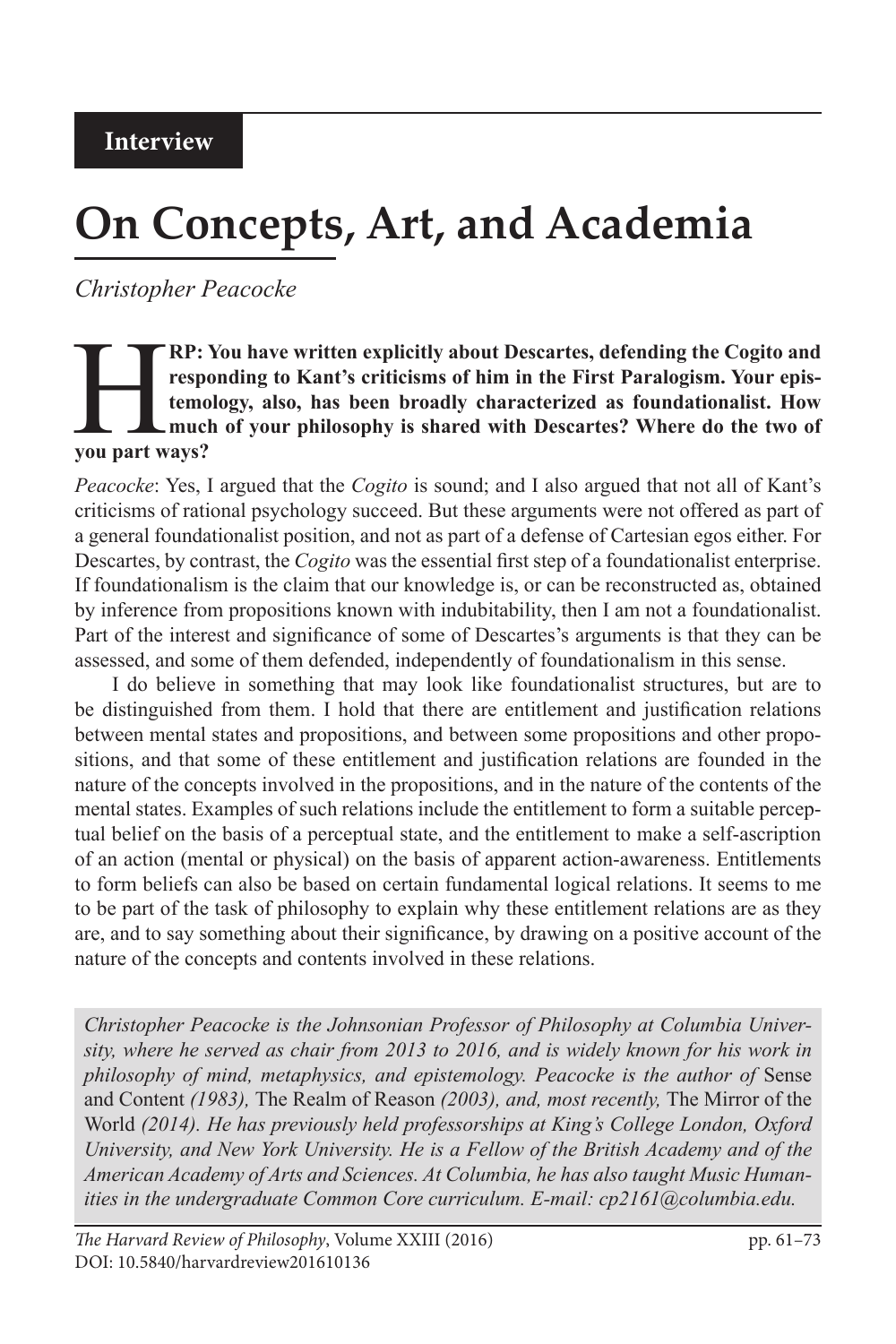These entitlement relations concern contents of certain types. They can apply to the beliefs of particular thinkers, but the relations are in the first instance concerned with contents in general. The relations do not require for their instantiation that any beliefs that entitled a thinker to further beliefs must themselves be indubitable. I do of course regard the status of transitions that a thinker makes as entitled or otherwise as relevant to the epistemic standing of beliefs reached by those transitions. But this point too can be made without commitment to indubitable foundations.

**HRP: You mention that some relations are founded in the nature of concepts involved. Comparably, Thomas Reid says that some propositions are linked "by a natural kind of magic." Reid explains this magic by innately programmed "signs," but in his view there are also natural signs that are acquired (by way of a Humean mechanism). Are some of your entitlement and/or justificational relations innate and some acquired? Secondly, how does inference play into the two relations you distinguish? Can we regard entitlement relations as non-inferential, whereas justification relations might be inferential?**

*Peacocke*: Certainly some concepts are acquired; and in acquiring a concept, the subject acquires something that features in propositions that stand in various entitlement and justificational relations distinctive of the concept in question. It is an empirical scientific matter how a concept is acquired, a topic on which there is much terrific psychology. But the entitlement and justificational relations in which a concept stands are not an empirical matter. They are constitutive and a priori. The concept of a real number is certainly acquired rather than innate in humans. There will be mechanisms, open to scientific investigation, by which it is acquired. The basic justificational and entitlement relations in which mathematical propositions about real numbers stand will however be constitutive and a priori.

The distinction between an inferential transition and a non-inferential transition is in my view sharp and pre-theoretically intuitive. An inferential transition is one between contents themselves. By contrast, in a non-inferential transition, the type of state that has the content is crucial to the entitlement to make, or to the justification for making, the transition. Perceptual experience with a given content can entitle one to make a judgment, while mere imagination, even if it has the same detailed content, cannot. But in my view, the inferential/non-inferential distinction cuts right across the entitlement/justification distinction.

The entitlement/justification distinction involves technical terms of art. Justification is often thought to involve some kind of conceptualization by the thinker of the justifying state or event. If that is the distinction, then there are inferential transitions that present in pure entitling cases. Conversely, there are also non-inferential transitions in justificational cases. For the combination of the inferential and the merely entitling, we can take the case of animal inference. There is justly famous work by Josep Call (formerly of Leipzig, now at St. Andrews) making a strong experimental case that some primates successfully make the following inference: that if some object is either in this container or that container, and it is not in this one, then it is in the other. Josep Call has a range of studies giving evidence that the actions explained by this inferential transition cannot be explained by associative mechanisms. Whether this inferential ability is to be explained by grasp of a rule, or rather by some Bayesian mechanism, is not conclusively settled. But whatever the explanation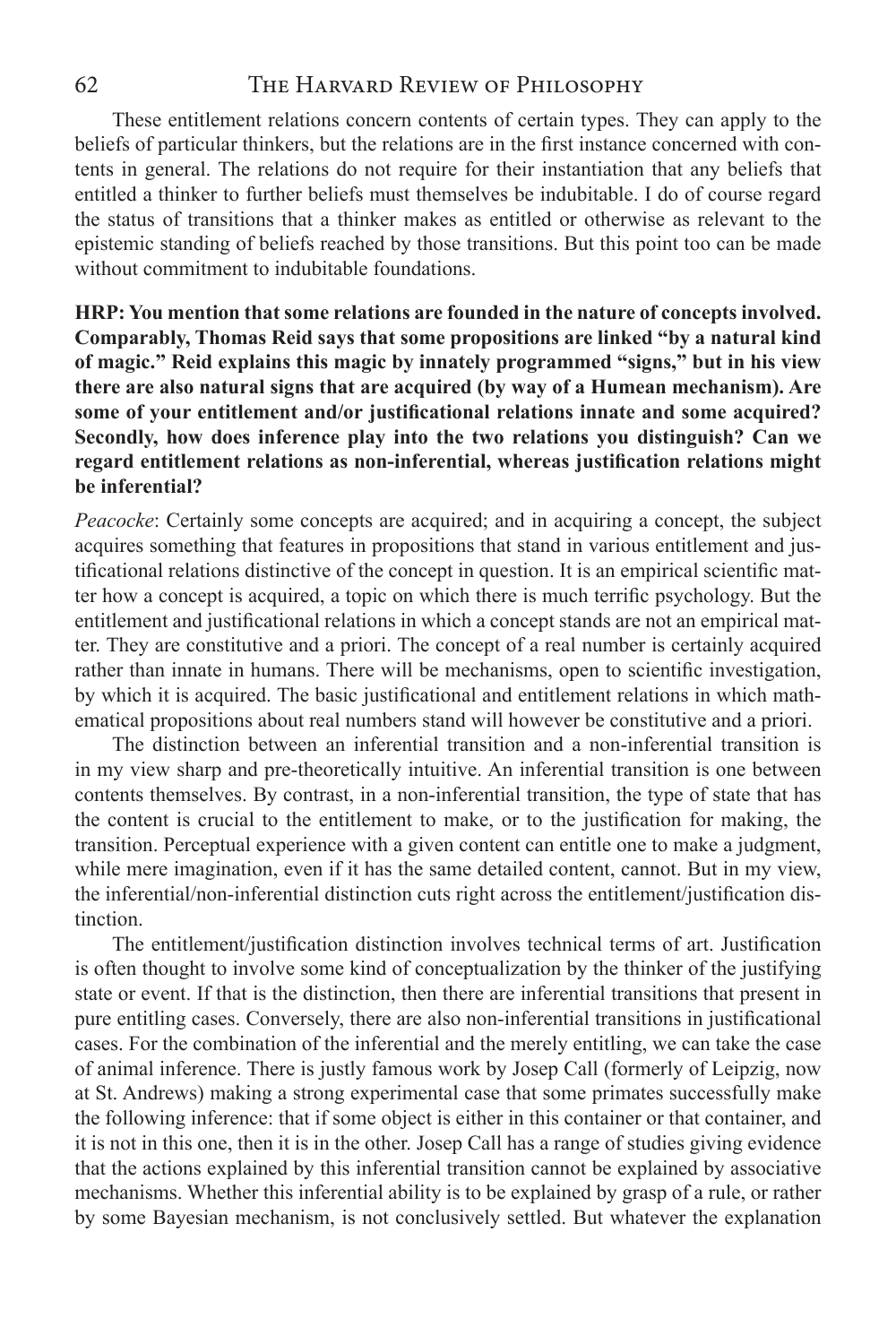of the ability, these primates do not need to be conceptualizing their own mental states, or even to enjoy conceptual contents, to make these inferential transitions.

The other way around, perceptual experience and action-awareness can justify the formation of beliefs ("That book is rectangular," "I'm adding up these numbers") by a subject who conceptualizes her mental states and events, without these transitions being inferential. The nature of the mental states and events that have the content are crucial to their status as justifying.

### **HRP: On the subject of the "a priori," you have argued for a type of moderate rationalism as a means of explaining the status of a priori thought. How does this project differ from other contemporary moderate rationalist projects?**

*Peacocke*: There are two differences from several other contemporary moderate rationalist positions. The first difference, which is founded in something not initially to do with the a priori, concerns the role of truth and reference in a theory of meaning and understanding. Quite independently of considerations about the a priori, I argue that we cannot explain meaning and understanding except in terms of some kind of explanatory grasp of truth conditions. On this view, truth and reference cannot be elucidated as something riding on the back of a purely conceptual role theory of meaning, and cannot be explained in purely minimalist terms (in the tradition of Frank Ramsey, continued by Paul Horwich and others). If that is correct, it then has consequences for a theory of the a priori. For I hold that the status as a priori—as something that can be known justificationally independently of experience—of some basic principles and transitions is founded in the grasp of the concepts involved in those principles and transitions. If grasp of concepts is to be explained in terms of truth and reference, then it follows that the status of something as a priori has to involve truth and reference too.

I myself find this pre-theoretically intuitive. Our rational acceptance of basic logical principles and axioms is founded in our understanding of the expressions involved. In rationally accepting them, we draw on the content of our understanding of those expressions. That too is a fundamentally rationalist idea, found for instance in Leibniz. We can say that basic a priori principles are obvious, and they often are, but their obviousness is not a brute fact; and that is a second difference from several other contemporary theorists. They are obvious because of what is involved in understanding the expressions they contain. What this understanding consists in, how we draw upon it, and how this can explain not only our logical knowledge, but its status as a priori, is something I have been working on further, and will publish more soon.

#### **HRP: You have remarked how skepticism regarding the a priori is a fairly American idea, and less popular in other countries. Coincidentally, one of the criticisms of your book, The** *Realm of Reason***, was that you focused on the a priori. Do you encounter philosophical disagreements rooted in the cultural context often? To what extent do you think regional differences play a role in professional philosophy?**

*Peacocke*: My own experience has been that there was a seachange between the 1970s and today in attitudes in North America to the a priori. When I was a very young Kennedy Scholar at Harvard in the early 1970s, very few people I encountered (and not just at Harvard) seemed to think that there is an a priori/a posteriori distinction that was nonempty on both sides, and was also of some philosophical interest. As attitudes gradually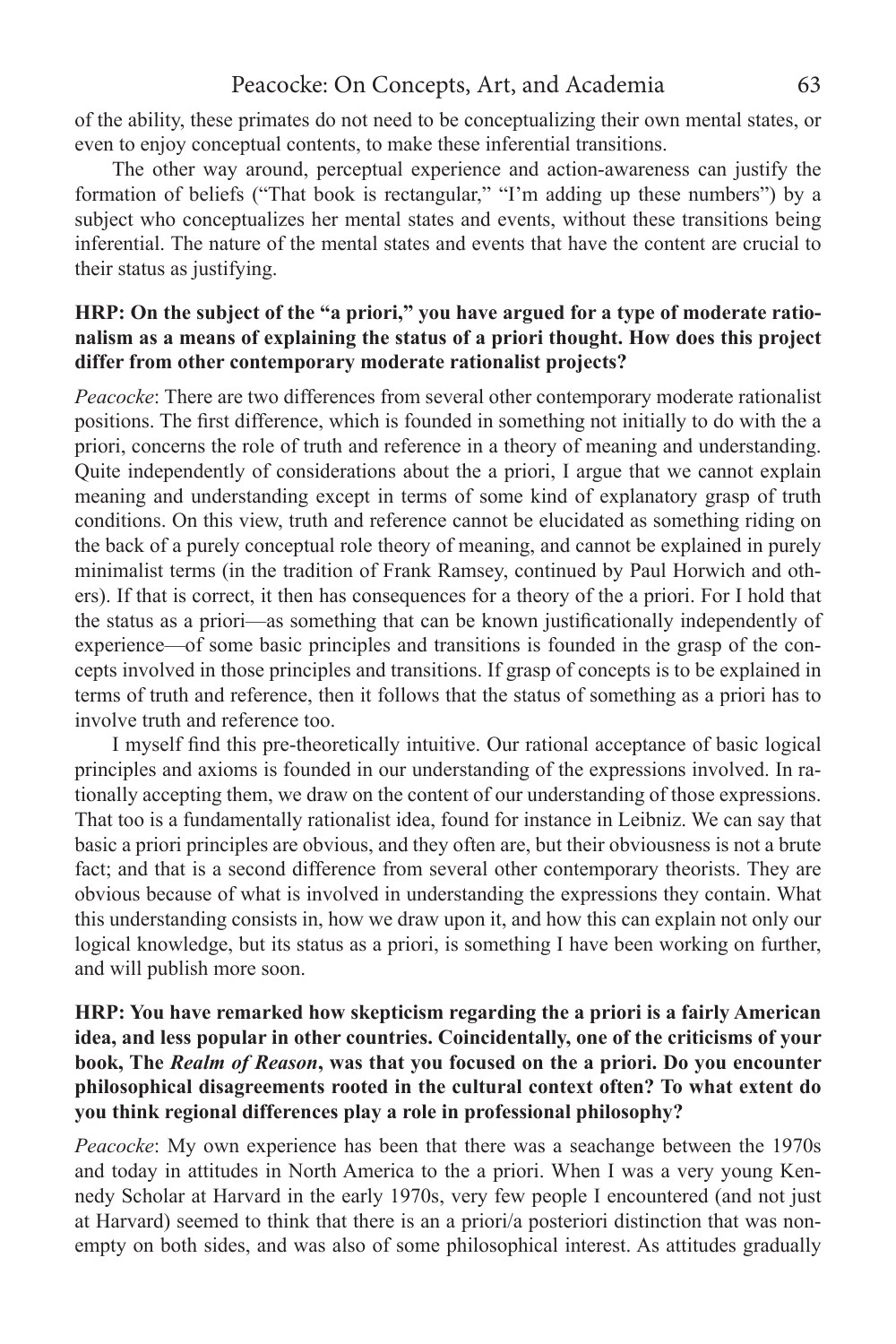changed, I was struck by the results of an informal survey of participants, carried out by David Chalmers, at the 1993 NEH Seminar on Meaning at Rutgers. It showed that although almost everyone there believed that no one else believed in such a distinction, each of the participants believed in it themselves.

Part of the explanation of the change was the clear elaboration of the distinction between the a priori and the necessary in the work of Saul Kripke and David Kaplan. There was a corresponding realization of what would need to be involved in a substantive explanatory account of the a priori, as opposed to the very different kind of account required for necessity. It is now common knowledge that it is widely accepted, both in North America and in Europe, that there is an interesting a priori/a posteriori distinction. The debate is rather focused on the question of the philosophical explanation of the nature of the distinction. Should we offer an expressivist account of it, or a conceptual role account, or one based on a more substantial truth conditional account of meaning?

On the last part of your question about regional differences in philosophical approaches: in an era in which so much is available so easily online, it is easier than before to read writings outside one's own national, cultural, or doctrinal traditions. Nevertheless, and cutting across national boundaries, there are still strong networks of influence, educational pedigree, and deference in the setting of philosophical agendas and the adoption of certain forms of treatment of philosophical issues. We ought to read more of the writings that are outside the networks in which we have grown up philosophically.

#### **HRP: Are there particular areas where you find "strong networks" to be troubling, or areas that you see as doing a good job of reading "outside the network," so to speak?**

*Peacocke*: We are all enormously influenced by the conception of the agenda and possibilities for philosophy to which we were exposed as undergraduates and as graduate students. Early rewards and approval come to those in the profession from addressing questions that are set by these inherited agendas. No doubt we can grow out of them, but even someone growing out of an agenda may be restricted in what she is reacting to. I was struck by Michael Dummett's published remark that it was not until years later in his career that he discovered that there was much of value and interest in Carnap (hardly an obscure or unpublished figure). Perhaps Oxford in the middle of the last century was unusually provincial, but everywhere is provincial in its own way. Some of this is inevitable, given the massive and exponentially growing literature in our discipline. But we do need to be aware of it, and to be alert to the dangers of not knowing what is going on outside our own comfortable networks.

**HRP: Something that is very interesting about your philosophical oeuvre is the seamless integration of the analytic and continental traditions. You often refer to Sartre in your work regarding self-consciousness. Recently you have also responded to the work of a contemporary continental philosopher, Sebastian Rödl. How do you engage with continental philosophy, and in particular, the existentialist tradition? Has the existentialist construal of the subject been influential to your conception of subjectivity? More generally, how, if at all, do you see yourself negotiating between continental and analytic terms and methodologies?**

*Peacocke*: There is overlap in the questions addressed in the continental and analytic traditions, even if their styles of thought, writing, and argument differ so much. Questions in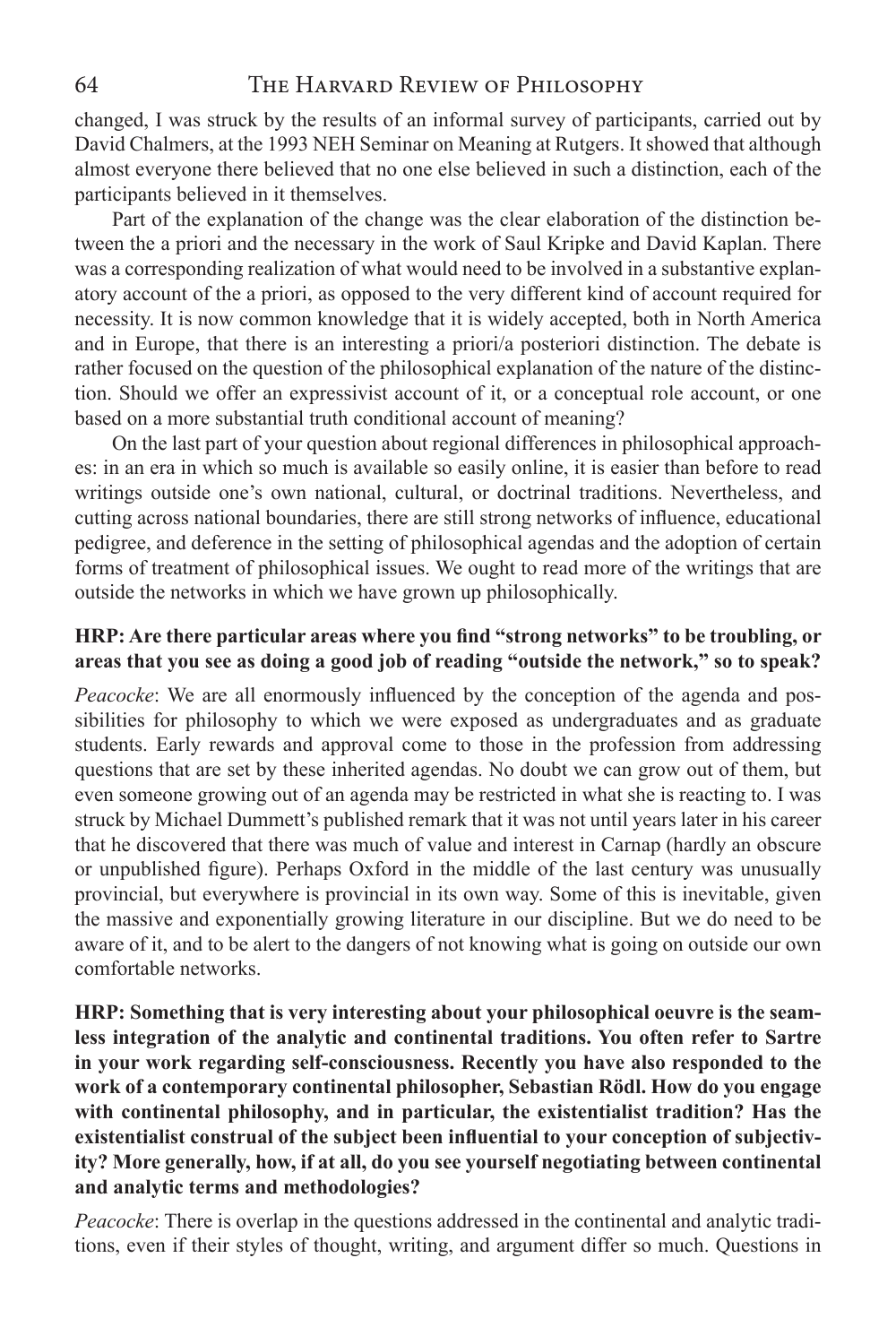the overlap include some that have interested me, including: What is it to employ the first person notion or concept? What is it to have a conception of many subjects of consciousness, or which I am merely one? What is to have notions and concepts of what is in fact an objective world? What is to be able to perceive temporal properties and relations?

If you are grappling with questions like these, it makes sense to read and think about the answers others have offered, in whatever tradition they arise. When working on the self and the first person, I found Sartre answering some, but not all, of these questions in ways that fitted in with the approach I was developing. Sartre's view that the idea of another subject is the idea of something of the same kind as me I completely endorse. He also writes vividly about the phenomena of interpersonal self-consciousness. I part company with him, and many writers in the continental tradition (and not only in the continental tradition) when they claim that first person thought and representation is possible only for someone possessed of the conception of many minds. But I think all of the arguments for that claim are worth considering. There is an especial neglect in the analytical literature of important writings that, to the best of my knowledge, have not received translations into English. Sartre's stimulating 1947 essay "Conscience de soi et connaissance de soi" is one example (and my unsolicited recommendation is to read it with the highly entertaining discussion following its presentation). My hope is that what is best in the analytical stream flowing from Frege and the continental stream flowing from Husserl will rejoin to form one unified continuing tradition. There are promising signs of this in the more recent literature from both traditions.

#### **HRP: Are there any recent works that you have found exciting because of their contribution to unifying the two main streams of academic philosophy? Are there dangers associated with this kind of work, say, of appropriating the literature of one to the methodology of the other?**

*Peacocke*: I don't want to pick out any particular recent works, but I would make the general comment that it's right to use multiple methodologies in addressing hard philosophical questions. If we are considering the nature of certain kinds of mental state, for instance, all of the following can be relevant to answering questions about it: the traditional method of thinking of examples and counterexamples to proposed hypotheses; evidence from good psychological science, including all of developmental psychology, computational psychology, and psychopathology; and evidence too from fiction that can show that certain alleged possibilities are intelligible. I see the dangers not as being those of widening our methodology in philosophy, but rather being those of not distinguishing which questions are being addressed, and of unduly narrowing our focus on possible methods once a specific question has been properly formulated.

#### **HRP: Your most recent books on self-representation follow the rising interest in an embodied account in philosophy of mind. How do you regard the trendiness of embodiment in philosophy of mind today?**

*Peacocke*: I do think the role of embodiment in the mental is overstated in some of the literature of the past twelve years or so. Some of the phenomena to which embodiment is said to be crucial can, I think, be explained in other ways that do not make reference to the body at all. I also think there are distinctions between perceptual contents that have no connection with embodiment at all. Since we are discussing the perception of music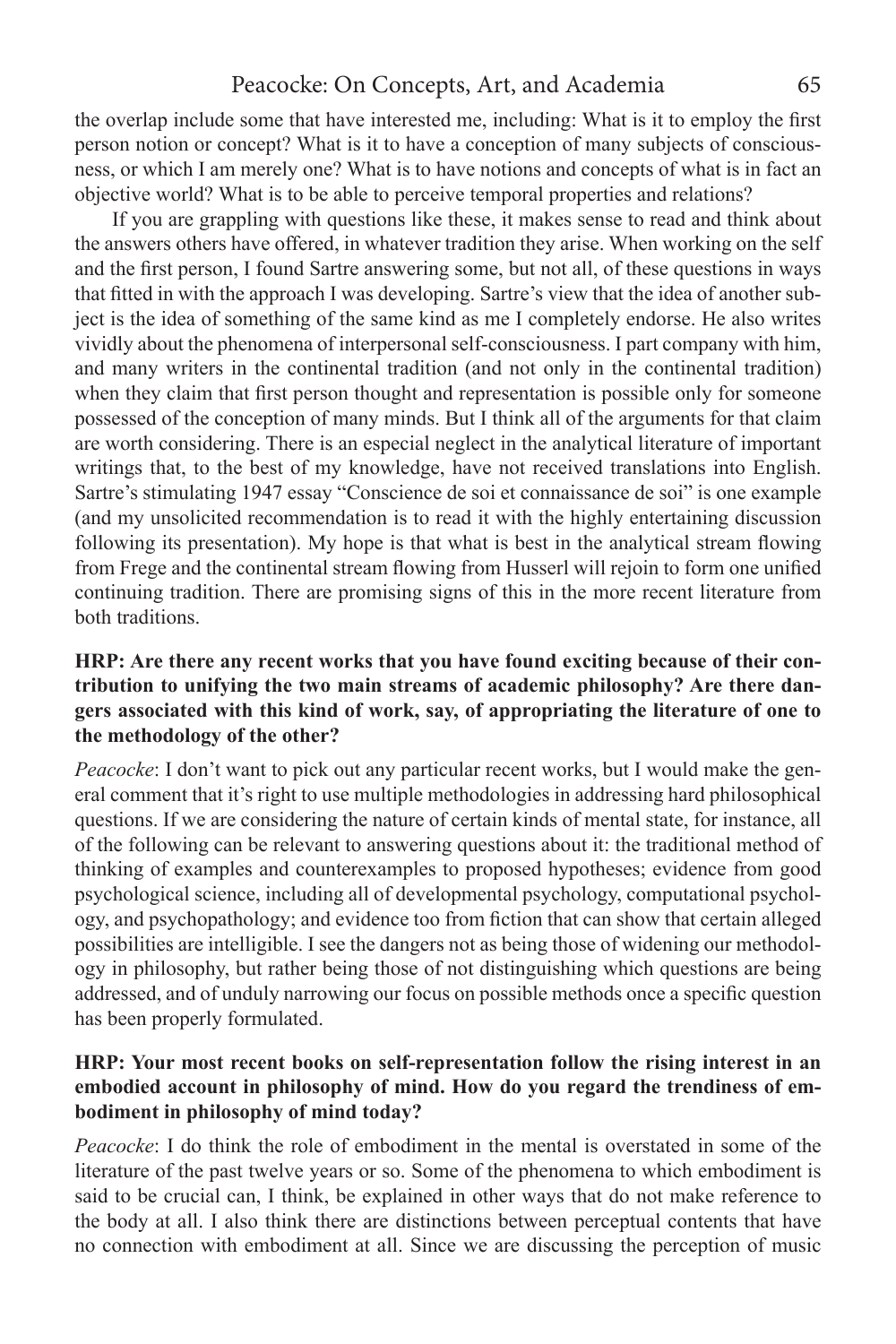elsewhere in this interview, let's consider an example from that domain. The perception of some interval in music as an augmented fourth (such as C and the F# above it), as opposed to a diminished fifth (C and the G flat above it), seems to me to have nothing distinctive to do with any particular bodily actions I can perform, and certainly not musical actions, of which a subject who has such a distinctive perception may be quite incapable.

#### **HRP: According to your theory, what is the role of the body and movement (somatic and enactive) in self-representation?**

*Peacocke*: One of the many, many interesting challenges in thinking about self-representation is the issue of what is minimally required for a creature to be capable of it. We can conceive of an organism that represents the environment around a "here," where the "here" refers to the location from the organism has a view of the world. The organism could do this without self-representing at all, without possessing any first person notion. It could also represent what is in fact its body, and do so in a distinctive way, on the basis of internal and external perception of its body parts, though of course without thinking of the body as its own (as "mine"). So what more must be added to the description of a case for the organism to self-represent?

Educated in the western philosophical tradition, almost as a reflex we are tempted to answer this question by saying that a subject who possesses the first person notion must be able to make sense of Cartesian possibilities that it does not have a body, and so forth. But it is wholly implausible that creatures who self-represent must be capable of engaging in such Cartesian speculation. Insofar as we ourselves can make sense of such speculations, our ability to do so must be founded in some feature of the first person notion that is shared with simpler creatures that self-represent. I think the crucial feature is the ability to ascribe actions, using the first person notion, where the ascription is based either on actionawareness, or on the basis of some causal mechanism that is sensitive to the subject's being the generator of the action. In the basic case, these will be bodily actions, of which for conscious creatures there is a distinctive action-awareness. So, under this approach, there is a deep and fundamental constitutive link between being an embodied agent and having the capacity to self-represent.

#### **HRP: You have a long-standing interest in nonconceptual content. Can you speak about how your views have shifted in the past years?**

*Peacocke*: Nonconceptual content is a species of representational content, with correctness conditions concerning the world. The basic form of nonconceptual content is that of an object, or objects, given in certain ways, having a certain property, or standing in a certain relation, where the property or relation is also given in a specific way. The distinction between entities in the world that are capable of being in states with such content and those that are not is fundamental. I think all content, including the most sophisticated conceptual content, is possible only in virtue of relations to a level of nonconceptual content. Conceptual content is the kind of content present in beliefs and judgements, and in the content of mental actions that are done for reasons. Nonconceptual content has a nature that is independent of reason-giving explanations. In my view reason-giving explanation ultimately presupposes a level of nonconceptual content. States and events with nonconceptual content can provide reasons for actions, including mental actions. But states with nonconceptual content are not themselves to be elucidated in reason-giving terms.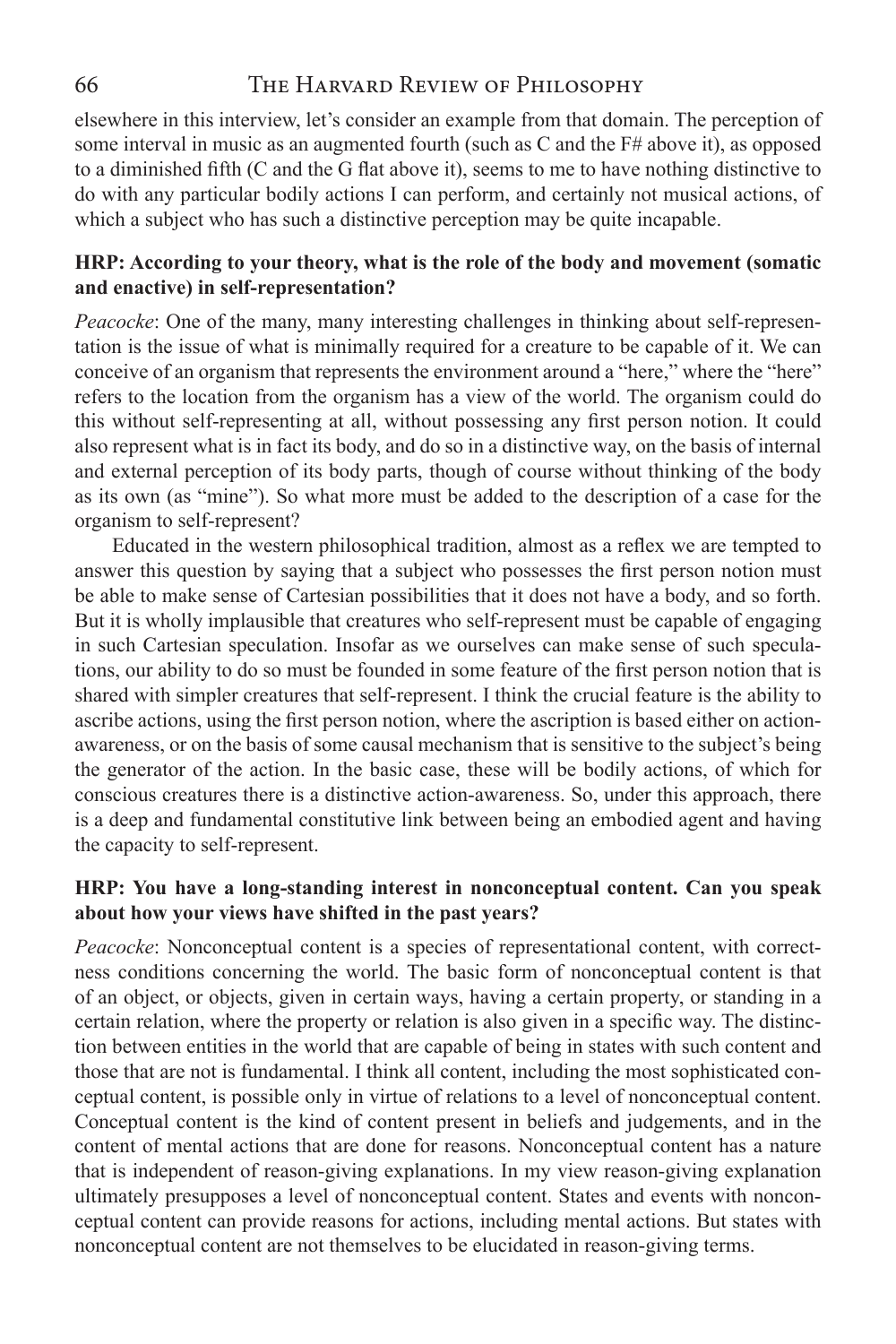Way back in *A Study of Concepts* (1992), I mistakenly said that there is an interdependence between nonconceptual and conceptual content. The ground I offered for this claim was mistaken in two respects. The ground I offered was roughly that basic spatial content required a sensitivity to a changing first person perspective over time. I overlooked the existence of nonconceptual content of a first person kind. For some years now, I have held that the level of nonconceptual content is fully autonomous from that of conceptual content.

Nonconceptual content engaged my interest in several ways. In my view it is needed simply in characterizing accurately the distinctive kind of content found in perceptual states. But the topic is of interest both as the locus of the mind's most fundamental form of representational interaction with the world, and as a point of intersection of metaphysics with the theory of intentional content. The perceptions of size, angle, duration and other perceived magnitudes derive their contents from the very magnitudes that causally explain those perceptions, in philosophically central cases.

Probably along with several other theorists, I hold that the property of being an analog mental representation, as opposed to a digital mental representation, underlies states and events with nonconceptual content. I have recently been developing an account of the analog/digital distinction that draws in part on a metaphysics of magnitudes, and gives a distinctive role to laws involving analog representations, both in the case of psychological laws, and in the case of analog representations in non-psychological domains.

#### **HRP: You mention analog representations both in psychological and non-psychological domains. Is this investigation aimed at producing something that will do work in your philosophy of perception, thought, and science alike?**

*Peacocke*: I need to step back a little in addressing this question. A few years ago, I developed a metaphysics of magnitudes on which magnitudes are regarded as elements of our ontology in their own right, rather than as reducible to anything explained in terms of purely extensional mappings from objects or events to numbers (Peacocke 2015). Under this conception, scientific laws are treated as specifying relations between magnitudes of particular types. We commonly formulate scientific laws in terms of real numbers, but those numbers are just means of encoding relationships between magnitudes that can be specified without reference to numbers.

Some magnitudes, as real entities in the world, can be perceived. Perceptible magnitudes include a range of distances, angles, durations. Perception that is sometimes described as having analog content is fundamentally perception of magnitudes. Such perceptions have a fine-grained character because the magnitudes perceived slice more finely in the world than our perceptual recognitional capacities. I also think that states with analog content, both in perception and imagination, are explained by subpersonal magnitudes. So, for instance, psychological phenomena such as the time it takes to scan a certain distance in a mental image is explained partly by distance magnitudes involving locations in a retinotopic map in the brain, possibly in V1.

More generally, analog computers are computers whose states are explained by laws relating magnitudes of certain types. Successive states of an astrolabe are explained by such magnitudes as angles of movement of its parts, successive states of an electronic analog computer are explained by voltages and resistances, and so forth. The human mind is partly an analog computer in this sense.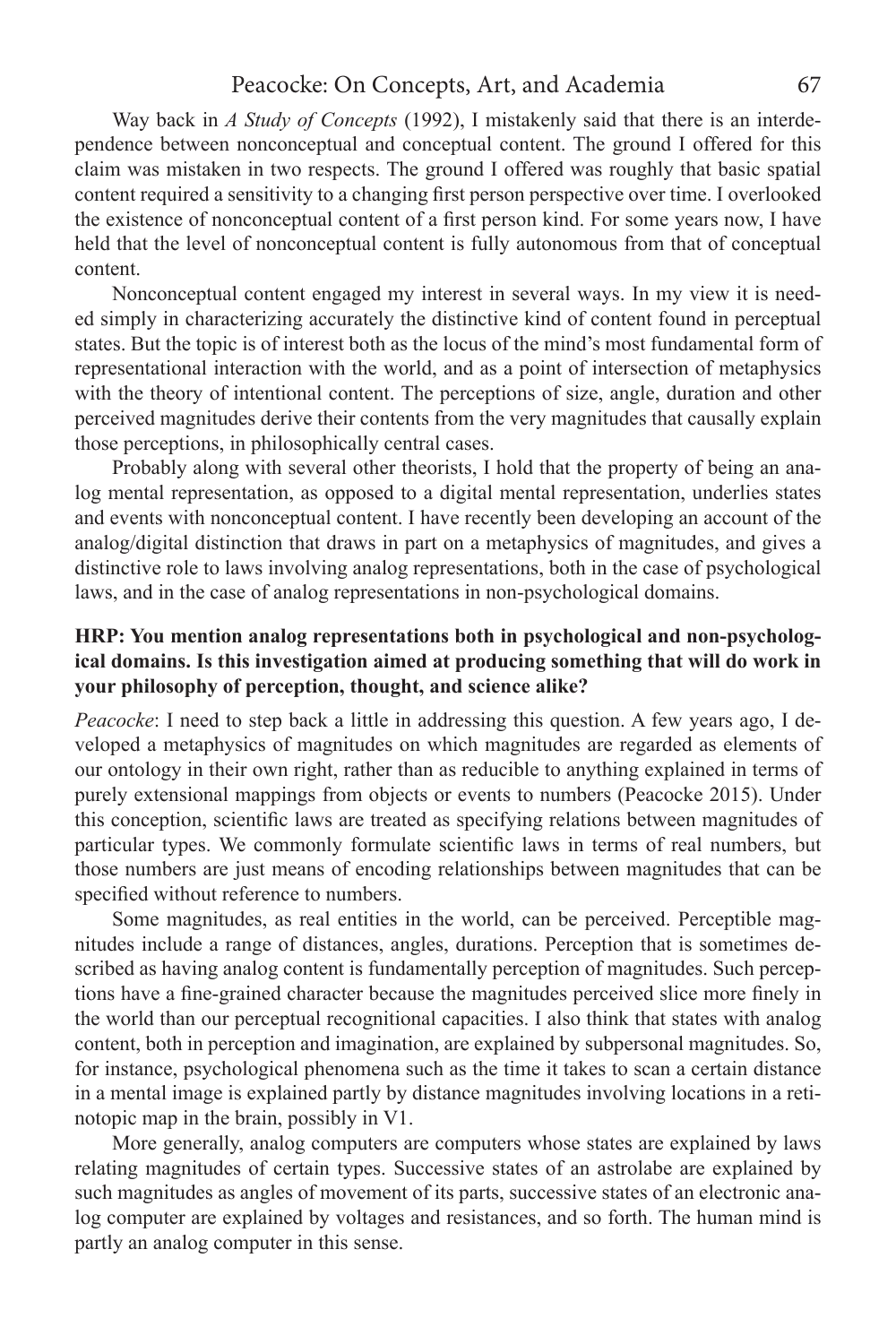Digital representations are those that can be recognized as the same again, and so can be input to reliable read-write mechanisms that preserve and transmit a text, as several authors have emphasized. The ability to recognize is completely dependent upon the perceptual and memory capacities of the user of the representations. A "1" followed by twentythree zeroes counts as digital notation in some people's books, but it is not perceptually recognizable—unlike the notation " $10^{23}$ ," which is perceptually recognizable, and reliably reproducible without counting zeroes (without counting in Arabic notation, of course). Analog representations, by contrast, are those made available in perception by experiences that we express in language by such demonstrative as "that length," "that shade." They do not necessarily involve any recognitional abilities. In my view, the quartet of analog magnitudes in the world, analog subpersonal representations, analog perceptual content, and analog notations are all closely involved with one another.

#### **HRP: Your works draw significantly on science—for instance, the work of Harvard developmental psychologists Susan Carey and Elizabeth Spelke and popular neuroscientists such as V. S. Ramachandran. What are your thoughts about the interaction between science and philosophy, particularly in the realms of philosophy of mind and epistemology?**

*Peacocke*: I do not think that "pure" theoretical philosophy exists, if purity consists in an agenda entirely independent of the empirical and the abstract sciences, including mathematics and logic. Who are the pure amongst the great theoretical philosophers? Not Aristotle, not Kant, not Leibniz, not Frege, not Russell, not James. When philosophy has been at what is thought of as its purest, I doubt it has been at its best.

A scientific theory can be rejected on philosophical grounds, and a philosophical theory can be rejected on grounds drawn from the sciences. Philosophical considerations are needed to say what is wrong with a Newtonian conception of absolute space and absolute time. Equally, empirical phenomena, such as that of blindsight, and that of the evolutionarily older, unconscious, dorsal perceptual system, provide counterexamples to various philosophical theories of the nature of perceptual experience. Yet philosophy is not science; so how can this be?

Philosophy is largely concerned with constitutive questions, questions of the form "What makes something a so-and-so?" A scientific theory may violate a correct answer to the question "What makes something an explanatory property or magnitude?," in which case the objection to it is philosophical. This is arguably so in the Newtonian example. Conversely, a philosophical theory with a claim about what makes something perception can be completely undercut by empirical phenomena that demonstrate that perception can exist in the absence of what the philosophical theory says is constitutive of it. When philosophy is conceived as concerned with the constitutive, the distinction between the philosophical and the scientific is entirely consistent with—indeed it arguably implies—the mutual bearing on one another of philosophical and scientific theories.

Developmental psychology is a domain in which the inextricable involvement of the constitutive with the empirical is particularly clear. A good theory of acquisition of a concept has to draw on a theory of what makes something possession of that very concept. Only with such a theory do we have a good description of the end state of the process of acquisition, of what is to be explained by the process of acquisition. The same goes for a theory of the nature of the mental representations underlying possession of a concept. It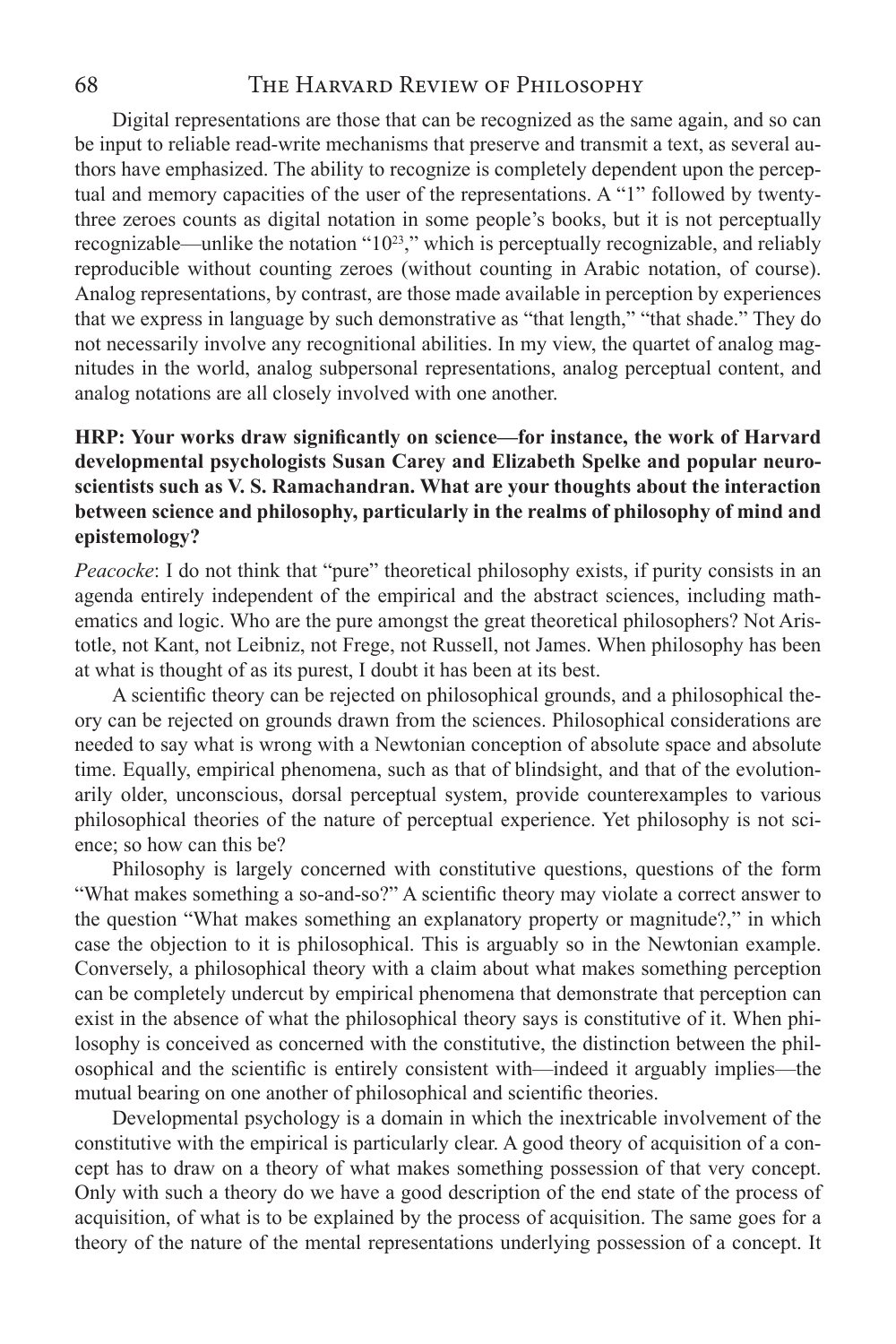applies also to the issue of what would be evidence that a child possesses a given concept. Only if we know what the evidence has to be evidence for are we in a position to assess whether it is good evidence. The fact that the concepts whose possession is discussed by developmental psychologists are themselves concepts of philosophical interest further enhances the interest of developmental psychology for philosophy. The investigations of the past few years of Susan Carey and her postdoctoral fellows into the understanding of logical concepts could hardly be of greater philosophical interest.

Another phenomenon I would emphasize is the possibility, and in some cases the actuality, of convergence between empirical theories in psychology and philosophical accounts of the notions treated in those psychological theories. One example would be the mental representation of an event as an action. Amanda Woodward and her colleagues have made a strong case that an infant can perceive an event involving another person's body as an action only if the infant represents it as the same kind of event as an action that the infant herself can perform (Woodward, Sommerville, Gerson, Henderson, Buresh 2009). There is also a philosophical idea that the concept of an action involves a sensitivity in the application of the concept to occurrences of actions by the subject herself—in effect, that there is a first person component in the concept. If that philosophical idea is along the right lines, the Woodward phenomena are what one would expect in basic cases.

I think there is convergence in other areas too, for instance in the idea that humans and other animals possess a general-purpose analog representation system. A good constitutive theory of what makes a representation analog rather than digital can be drawn upon to explain the nature and advantages of having a general analog representations system. My hope and expectation is that we will find further examples of such convergence as we proceed to other interesting cases. Perhaps we will even succeed eventually in providing an interdisciplinary convergent treatment of the notion of a free action.

#### **HRP: You suggest that philosophy is widely concerned with questions of constitution. Do you take the goal of philosophy to be answering such questions? Is this questionsof-constitution approach to philosophy another way of thinking about your metaphysics-first approach to philosophy?**

*Peacocke*: A large range of subdisciplines of philosophy are unified by their addressing questions of the form "What is it that constitutes an F?" Even in the most applied areas, questions of this form are a driving motivation: "What makes something a fair distribution of national income?," "What makes something a good explanation in economics?" My own recent work can be seen as investigating the relation between the correct answers to two questions of constitution: "What is it that makes something an element of such-and-such domain?" and "What makes something an intentional content or a meaning concerning that domain?" My claim that is that good answers to this question of the relation between the two is also something constitutive of one, or in some cases possibly both, of the subject matters of each of the two constitutive questions.

**HRP: In interviews, you have discussed your interest in the philosophy of music—you have written an article on the subject, and have taught Music Humanities at Columbia. We have also heard (from Alison Simmons) that you have a keen interest in opera. What sorts of questions excite you in these areas? Or, do you draw a line between your "serious" philosophical interests and "hobbies"?**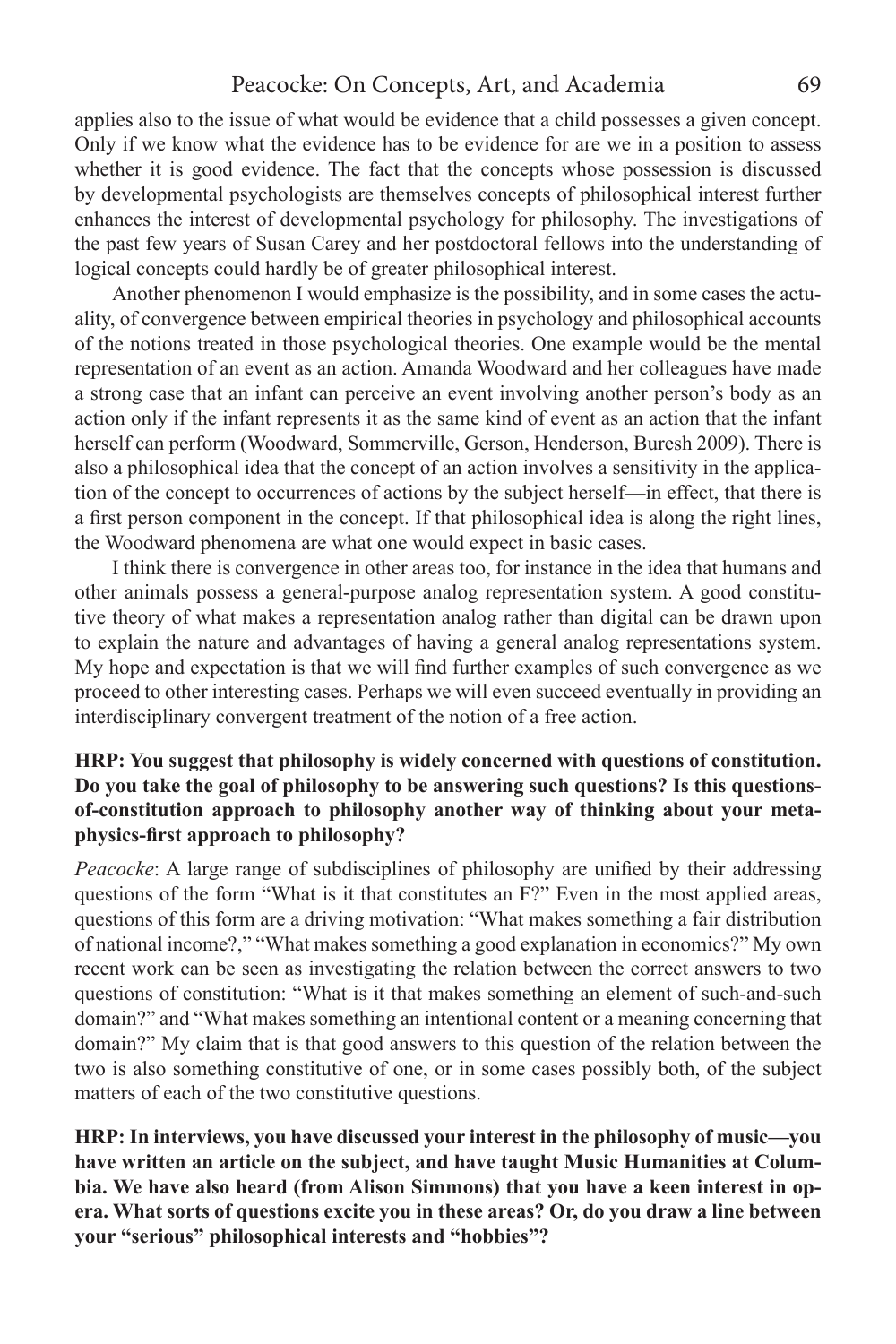*Peacocke*: Music has always been an important part of my life, but it was only after I came to Columbia, where music is in the bloodstream because of its presence in the Core Curriculum, that it was feasible to bring it into my teaching and writing. The questions about music that have always interested me include these: How is it possible to hear an emotion, or even something not about the emotions at all, in a piece of music? How is it possible for music to have an expressive and communicative power that is so different, and in some cases so much richer and fine-grained, than anything made available by straightforward linguistic communication?

A central resource for addressing these questions is the capacity we have to experience some feature of the music metaphorically-as something else. We can experience some change in the music metaphorically-as the subjective change from despair to hope; we can experience some sequence of notes metaphorically-as a fluttering of veils or sails in the wind (as in the Debussy prelude *Voiles*). Sometimes you can hear in the music some complex emotion with which you have never previously been acquainted.

Since you mention opera, one striking example is the music of Wotan's farewell to Brünnhilde in *Die Walküre*. You can describe the situation of a father forced for reasons of principle to say farewell to the daughter of whom he is so proud, but no amount of linguistic description can prepare you for the subjective emotion you experience as the metaphorical content of feature of the music in this farewell. There is a distinctive acquaintance relation that great music can exploit in the phenomenon of hearing some features metaphorically-as something else. I hold that the structures of poetry can also permit us to experience certain features of the poem metaphorically-as something else. These phenomena allow us to explain some of the ideas of one of Harvard's greatest products, T. S. Eliot, about the importance and interest of unnamed emotions.<sup>1</sup>

Since the basic phenomena of music are all perceptual, and perception has been one of my standing interests in philosophy, these questions are of double interest to me. My interest in music long predated my work on perception. But philosophical questions about what is going on in any art form in which you are immersed simply bubble up in the mind—and those about the perception of music are particularly challenging and engaging.

#### **HRP: You say that we are able to experience features of music metaphorically—for instance, that we can experience music as complex emotions that we have never before felt. To what extent do you view "metaphorical experience" as a feature of human perception, and to what extent do you view it as a special feature of music—or is it perhaps a special feature of aesthetic experience more generally?**

*Peacocke*: Experiencing some feature of the music metaphorically-as something else is a special case of mentally representing one thing metaphorically-as something else. So, we can think of one thing as something else (thinking of a commentator as in orbit around his subject matter). We can imagine one thing as something else (an insect as a war machine). Whether this ability is restricted to humans I do not know, but I do think the ability is exploited in the arts in all sorts of ways. In the case of poetry, we can, in reading or hearing the poem, experience a line break metaphorically-as someone making a choice between alternatives, or, to take another example, as some particular kind of process such as breeding taking place. The results of the choice or the process of breeding are then revealed in the next line of the poem. This applies to two of the best-known lines in poetry, to Robert Frost's "Two roads diverged in a wood, and I—," and also to the first line of Eliot's *The*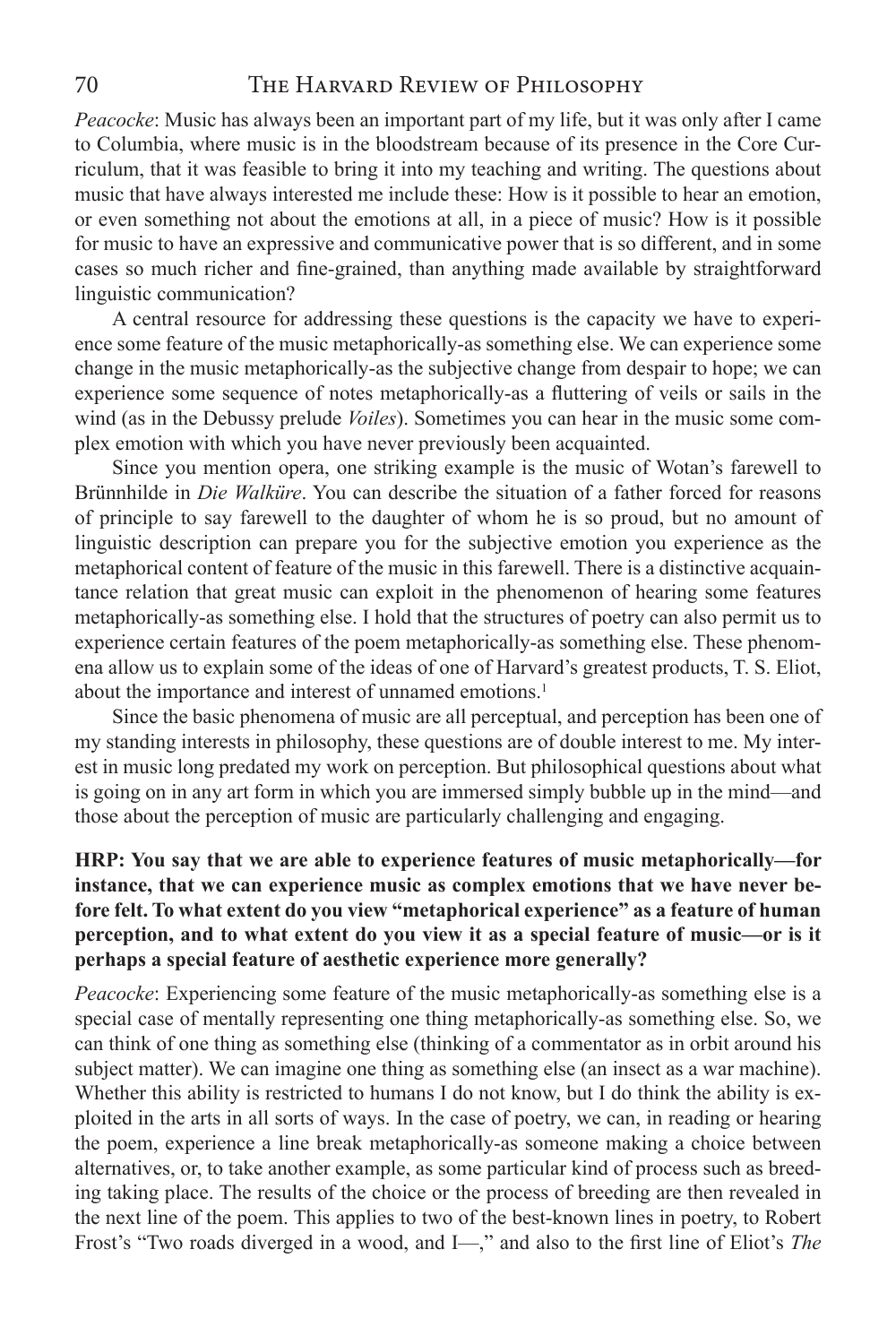*Waste Land*—"April is the cruelest month, breeding". These are very simple examples. The phenomenon of hearing certain features of the large-scale syntax of the poem metaphorically-as something else is complex and deep in other cases. I conjecture that the property of representing one thing metaphorically-as something else will be a resource of further use not only in philosophical reflection in aesthetics, but also in first order artistic criticism and discussion of particular art works.

### **HRP: What are some books outside of philosophy which have aligned with your research interests?**

*Peacocke*: Noam Chomsky's *Aspects of the Theory of Syntax* had a huge impact on me when I read it as an undergraduate in Oxford, just after hearing Chomsky's Locke Lectures during the summer term of my first year. Chomsky is skeptical about the possibilities of treating semantics in the way he treated syntax, but some of my work aims to keep that possibility alive. When I was a young faculty member, David Marr's *Vision* had almost as strong an impact. Much more recently, I was helped in my work on the metaphysics of magnitudes by the formal treatment in Dana Scott's still unpublished mimeo *A General Theory of Magnitudes*. It provided the algebra that the treatment of laws in my work on magnitudes required. Dana was my first graduate advisor when I studied for the B.Phil. at Oxford (after returning from a year at Harvard as a Kennedy Scholar), so the discovery of the relevance for me of this work he did over half a century ago now was especially pleasing for me.

#### **HRP: When** *Columbia College Today* **interviewed you in 2008, you said that you were initially advised against philosophy by an economics tutor who said that "philosophy had been going for 2,000 years and the chance of making any kind of contribution was virtually negligible." Now that you are further along your career as a philosopher, how would you advise students considering a life in academic philosophy? What do you take to be your own most significant contribution to the field?**

*Peacocke*: People who are riveted by philosophical issues are unlikely to find non-philosophical careers fulfilling. A good Ph.D. program will tell almost anyone whether a life in philosophy will work for him or her intellectually and emotionally. However bad the job market may seem in the US in philosophy at present, it is as nothing to what Margaret Thatcher and her ministers did to British universities in the 1990s, in the years when I was helping to run the graduate philosophy program in Oxford. At that time, we told promising undergraduates contemplating graduate work in philosophy that spending four or five years in a graduate program working on something that really interests them is not something they will ever regret. The statistics in the UK also showed that those with Ph.D.'s in philosophy do extremely well if they do decide eventually to move into a non-philosophical position, something that should not be surprising given the skills we aim to inculcate. I would be very surprised if the same were not true in North America.

On the second part of your question: it's hard for anyone to assess his or her own contributions to a discipline. From the mid-eighties onwards, for much of the time I have been grappling with the right way to conceive of the relations between three great areas in philosophy: metaphysics, epistemology, and the theory of intentional content. My 1999 book *Being Known* was explicitly on one aspect of this topic. In the past few years, I have been working on what I call a general metaphysics-first view, on which the metaphys-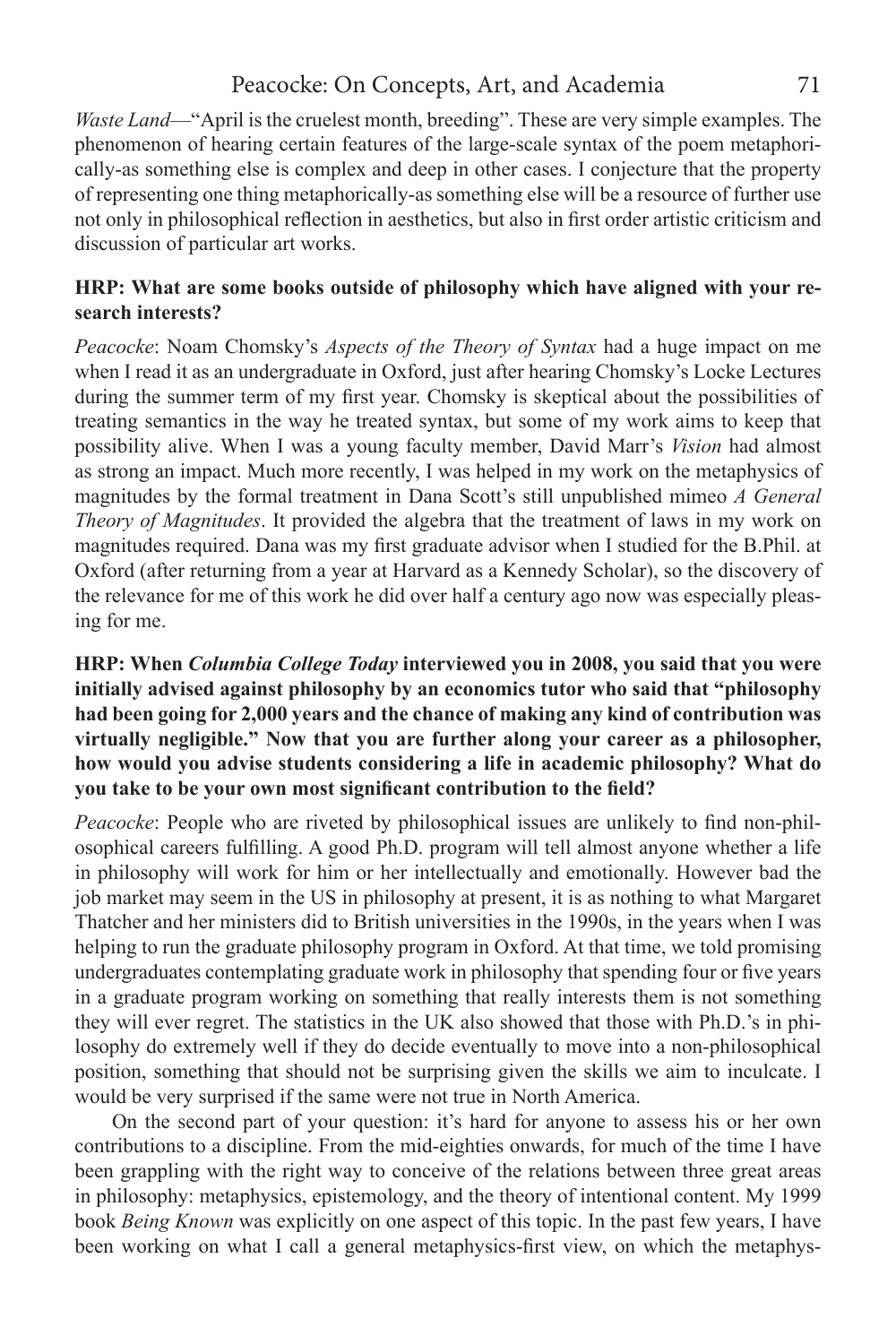ics of a domain is prior in the order of explanation to a theory of intentional contents about that domain, and prior also to a theory of meaning and understanding for sentences about that domain. I am currently writing a draft of a book developing a metaphysics-first view. Maybe what will survive me is some conception of how we might address these urquestions in philosophy, both in general and in one or two specific problematic domains of philosophical interest. But it's hard to take seriously anyone who claims to know the future of philosophy, with its zig-zag, stop-and-start character. I should add that in my view, that character does not undermine the possibility of progress in philosophy.

**HRP: Many people involved in philosophy argue that philosophy endows students with transferable skills that allow them to do well in non-philosophical fields, as you just suggested. However, particularly in the areas of metaphysics and epistemology, it isn't immediately clear that the actual content studied and discussed can enrich students in non-philosophical fields. Are there ways in which you believe the content of metaphysics and epistemology courses can make student better equipped outside the domain of professional philosophy?**

*Peacocke*: I agree, it's at most in very special cases that the actual content of philosophical investigations can make a student better equipped outside of philosophy. The special cases would, for instance, include those who go on to work in some discipline, and maybe become concerned that current first order theory in that chosen discipline does not conform to the constitutive standards of good explanation. I certainly wouldn't make any case for the distinctive transferability of skills in the areas in which I myself work. But though the content of philosophy is specialized, anyone who has been through a good undergraduate major or good graduate program will have been concerned with issues in ethics, in explanation, in formal and informal reasoning, in politics, and many other diverse areas in which there's a wide variety of analytical skills that are transferable, concerning both humanistic and non-humanistic subject matters. For those who go into the law, to which there is a well-trodden path from philosophy, there are much closer connections with philosophy. The ability to extract plausible general principles from particular cases, and the ability to think of counterexamples to proposed principles, are directly relevant in the higher courts that work in the common law tradition.

# **HRP: In the same 2008 interview with** *Columbia College Today***, you said that "once you get interested in meaning and truth, you can't spend your life in economics. Everything else seems like a minor problem." Are "meaning and truth" the philosopher's Calypso?**

*Peacocke*: If we are adopting Odyssean terms, I'd prefer to think of meaning and truth as philosophy's Penelope, rather than as philosophy's Calypso. Meaning and truth are where we start, and if the long journey goes well, they are where we will also return.

#### **Note**

1. There is more discussion of these ideas in my article "Music: The Perception of Relational Properties and their Aesthetic Significance," forthcoming in *The Oxford Handbook of Western Music and Philosophy*, ed. N. Nielsen, J. Levinson, and T. McAuley (expected 2017), with a response by Nicholas Cook of Cambridge University.